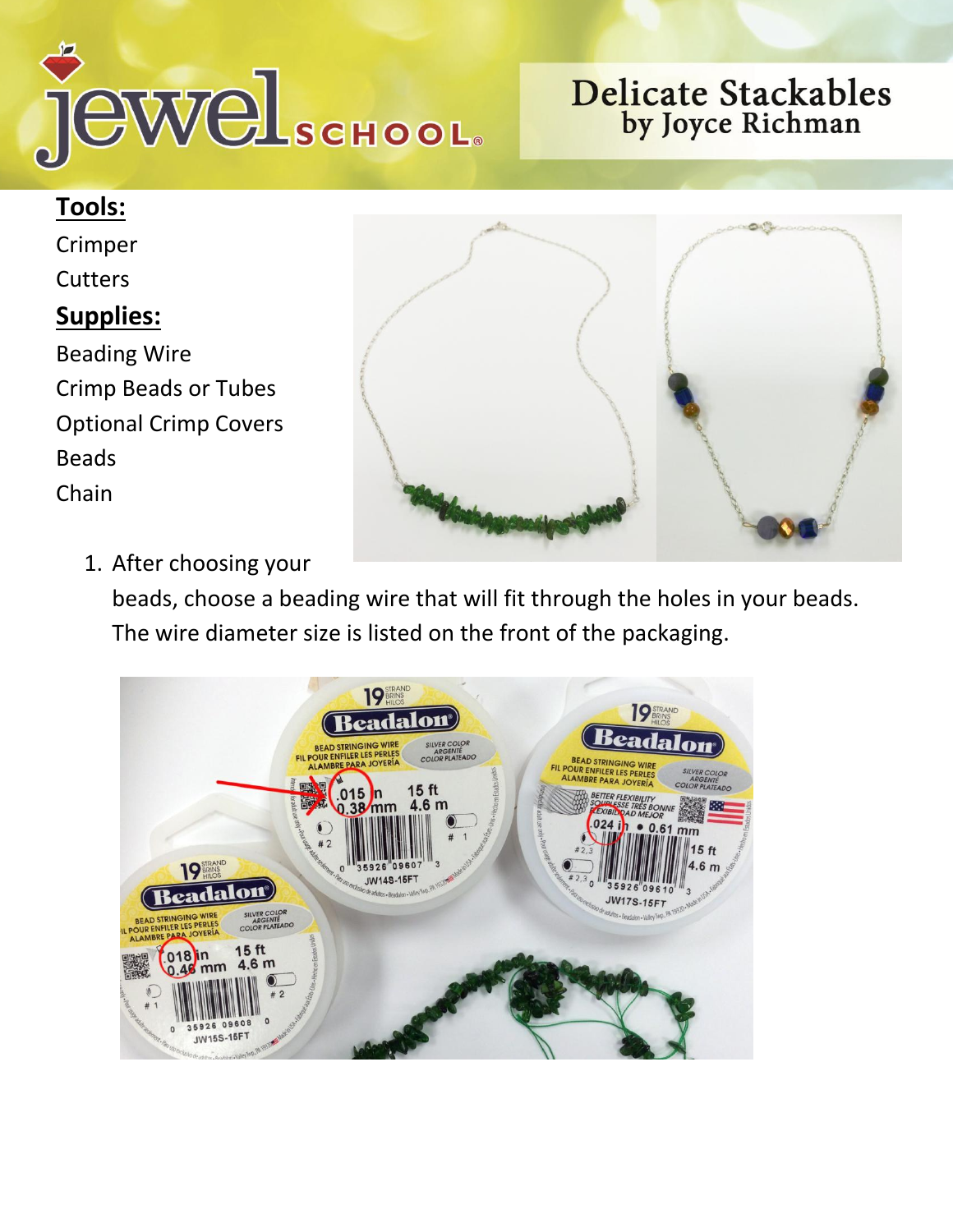2. Start stringing your beads. With Smaller beads, lighting and magnification can really help!







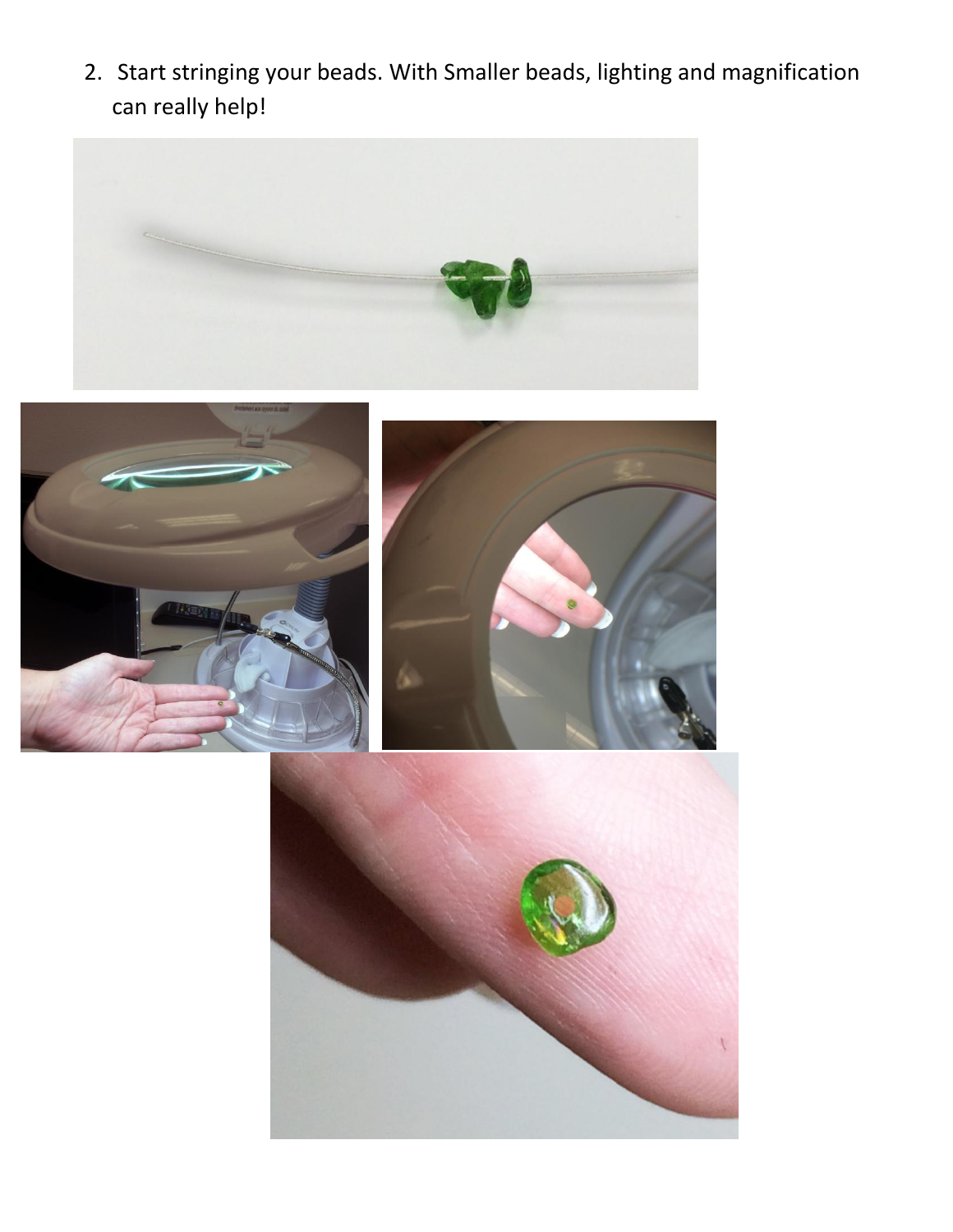3. After stringing your focal piece as long as you would like it, you will attach it to your chain using crimps. Your spool of wire will tell you what size crimp tube or crimp bead to use. For example, these #3 Crimp tubes are too large for this .015" wire.





4. Determine the length you want your

necklace to be. If using a finished chain, you won't have to add a clasp. Cut your chain at its center point or where you want to add your bead station.



ating

ver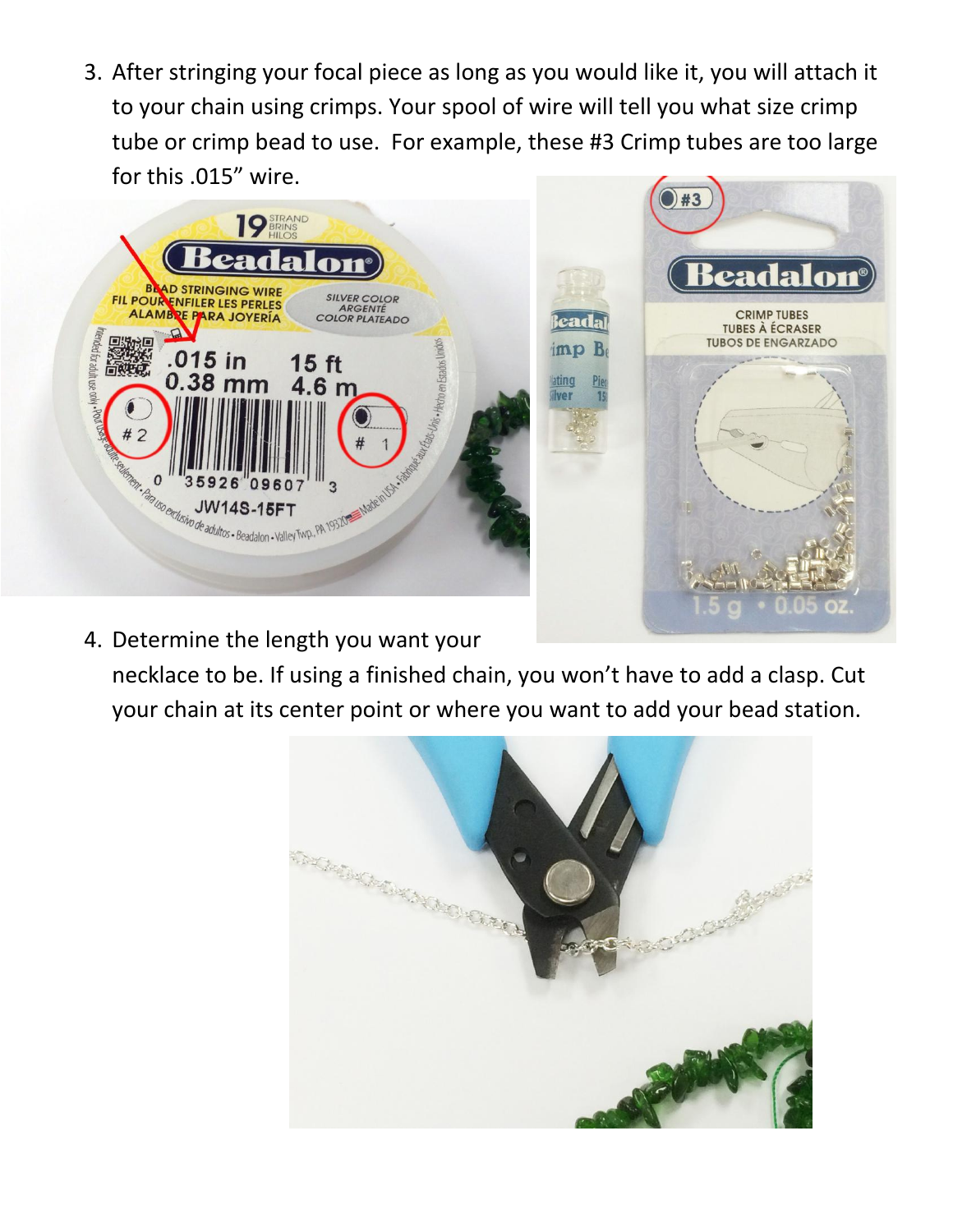5. Run your beading wire through a crimp, through a chain link then back down through the crimp.



6. Follow your crimper's directions to crimp the tube or bead. I'm using the Om Tara Crimpers that work on any size crimp. First I crimp the beading wire, making sure the wires don't cross over each other.

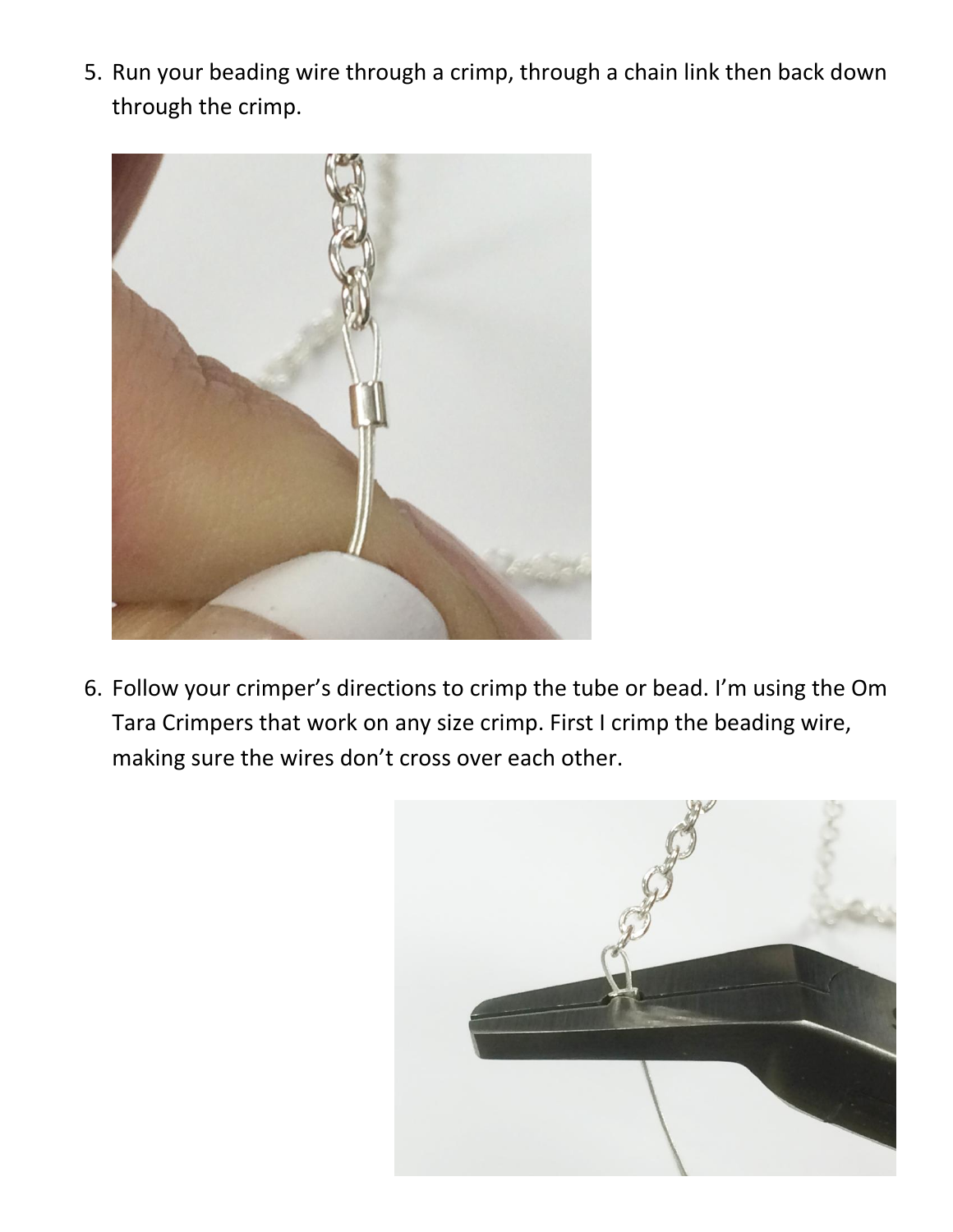7. Next turn the crimped wire to the side and press the crimp closed. Don't squeeze overly hard.



8. Another option is to use a crimp cover over your crimp.